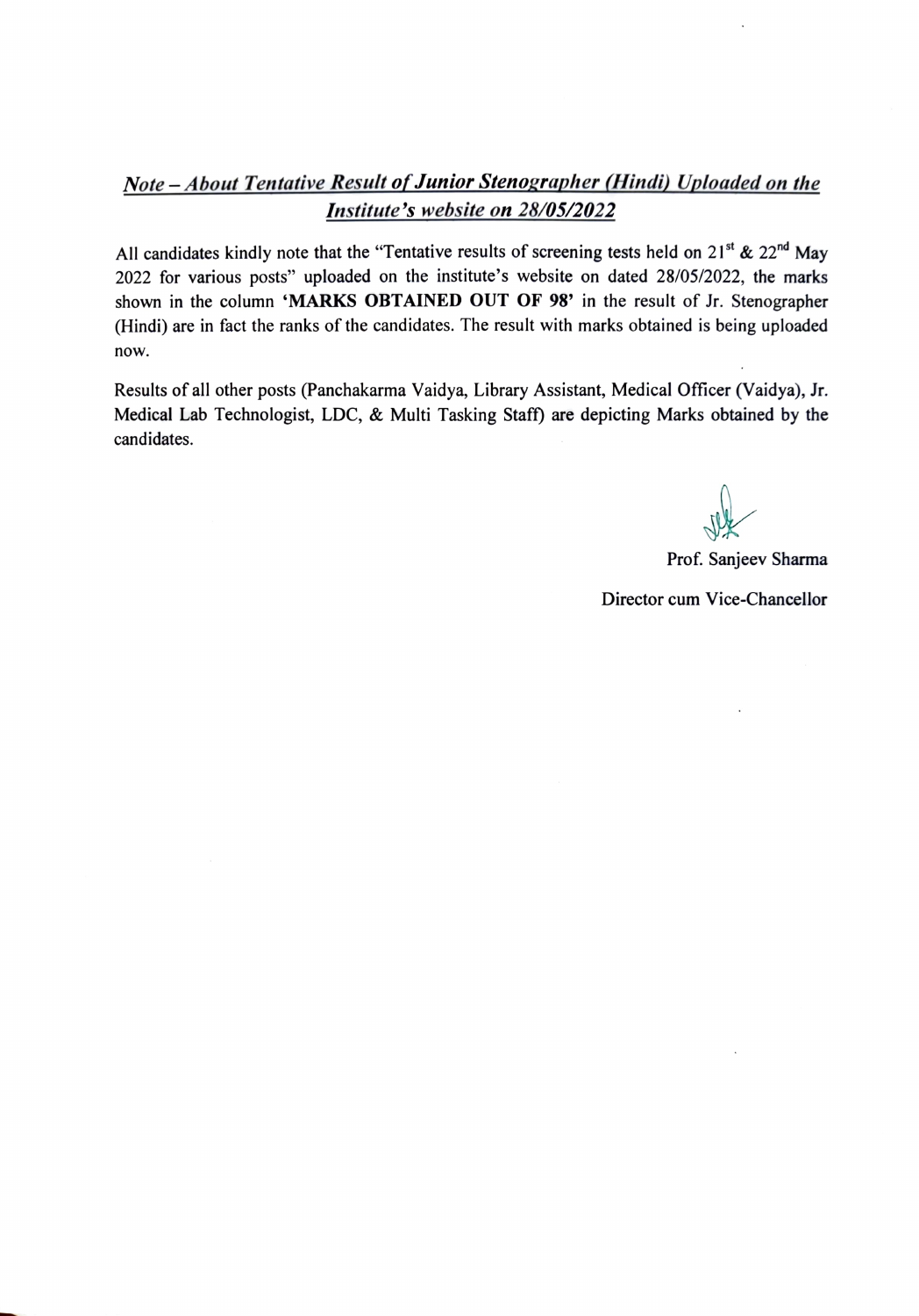# NATIONAL INSTITUTE OF AYURVEDA

# DEEMED TO BE UNIVERSITY (DE-NOVO)

## RESULT OF sCREENING TEST HELD ON 22-05-2022 FOR 1 POST OF

## Jr. Stenographer (Hindi): According to the Marks Obtained

| Sr.no                   | Roll No. | <b>MARKS OBTAINED OUT OF 98</b> |
|-------------------------|----------|---------------------------------|
| $\mathbf 1$             | 70001    | 37                              |
| $\mathbf 2$             | 70002    | 21                              |
| 3                       | 70003    | 45.5                            |
| 4                       | 70004    | 16                              |
| 5                       | 70005    | 53.5                            |
| 6                       | 70006    | $-0.5$                          |
| $\overline{\mathbf{z}}$ | 70007    | 47                              |
| 8                       | 70009    | 39                              |
| 9                       | 70010    | 15.5                            |
| 10                      | 70012    | 56                              |
| 11                      | 70013    | 16.5                            |
| 12                      | 70014    | 20                              |
| 13                      | 70016    | 58.5                            |
| 14                      | 70017    | 71                              |
| 15                      | 70018    | 50                              |
| 16                      | 70019    | 45                              |
| 17                      | 70020    | 39                              |
| 18                      | 70021    | 18                              |
| 19                      | 70022    | 62.5                            |
| 20                      | 70023    | 23                              |
| 21                      | 70024    | 17                              |
| 22                      | 70025    | 36                              |
| 23                      | 70026    | 56.5                            |
| 24                      | 70027    | 40                              |
| 25                      | 70028    | 18                              |
| 26                      | 70029    | 56                              |
| 27                      | 70032    | 26.5                            |
| 28                      | 70033    | 53.5                            |
| 29                      | 70036    | 21                              |
| 30                      | 70038    | 56                              |
| 31                      | 70039    | 38.5                            |
| 32                      | 70040    | 28                              |
| 33                      | 70041    | 61.5                            |
| 34                      | 70042    | 20                              |
| 35                      | 70043    | 17.5                            |
| 36                      | 70044    | 24.5                            |
| 37                      | 70045    | 17                              |
| 38                      | 70046    | 24.5                            |
| 39                      | 70047    | 8                               |